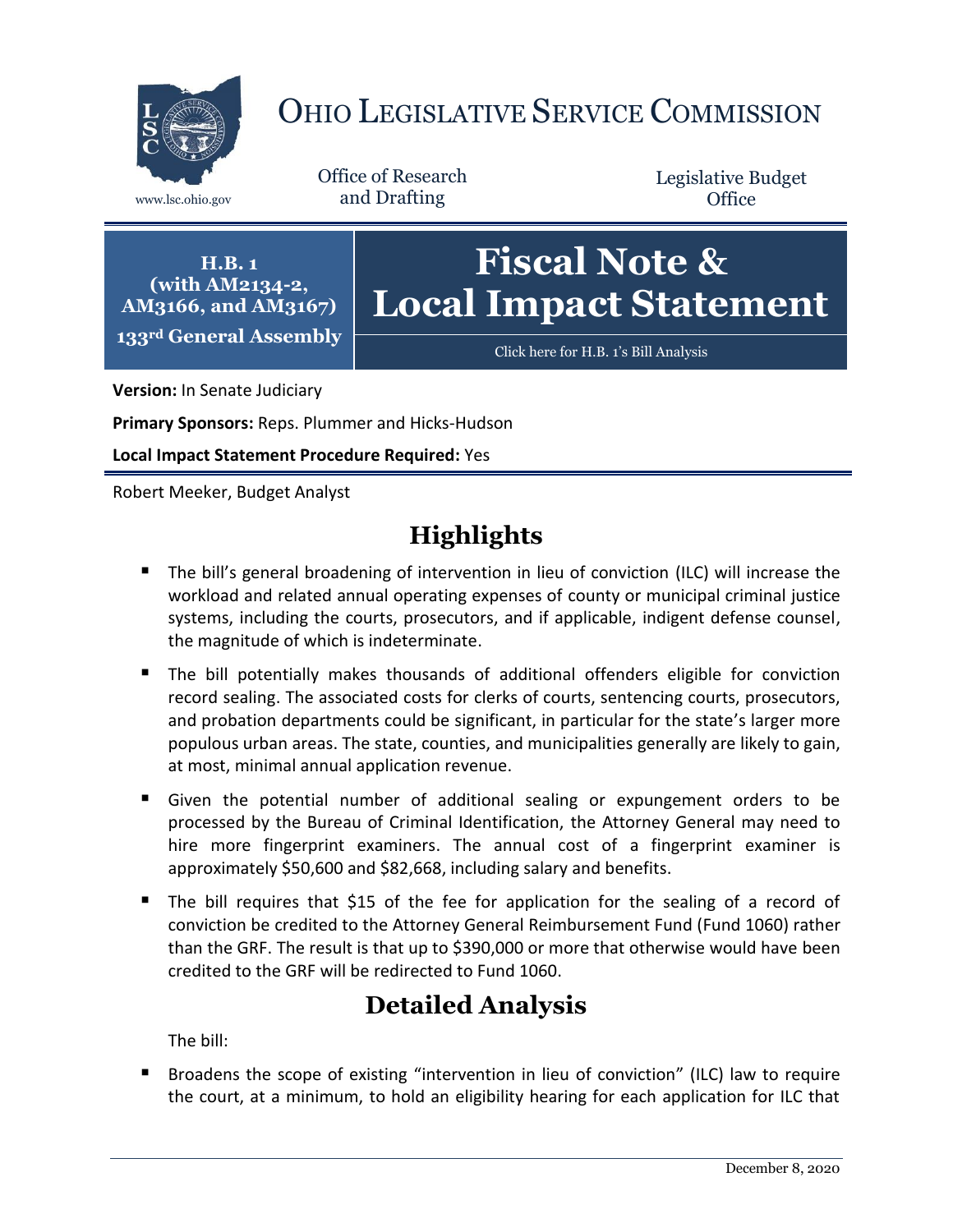alleges that drug or alcohol usage by the offender was a factor leading to the underlying criminal offense;

- **Expands the law that allows an offender to have conviction records sealed so that more** offenders are eligible to have their records sealed; and
- Requires \$15 of the \$50 fee collected for the sealing of a record of conviction be deposited to the Attorney General Reimbursement Fund (Fund 1060) and used by the Bureau of Criminal Identification (BCI) for expenses related to the sealing or expungement of records.

### **Intervention in lieu of conviction**

The bill grants a presumption of eligibility for ILC to offenders alleging that drug or alcohol abuse was a factor in the commission of a crime. If an offender alleges that drug or alcohol usage was a factor leading to the offense, then the court must hold a hearing to determine if the offender is eligible for ILC. The bill requires the court to grant the request for ILC unless the court finds specific reasons why it would be inappropriate, and, if the court denies the request, the court is required to state the reasons in a written entry. Under current law, a court must, as a condition of ILC, require the offender to abstain from the use of illegal drugs and alcohol for at least one year. The bill places an upper limit of five years on this requirement.

This ILC broadening will increase the workload and related annual operating expenses of county or municipal criminal justice systems, including the courts, prosecutors, and if applicable, indigent defense counsel. The magnitude of that increase is indeterminate because of three unknowns: (1) the number of additional offenders that will request ILC, (2) the number of related hearings that will be required, and (3) whether, in the case of any given offender, it will cost more or less to allow them to participate in ILC rather than to find the offender guilty and impose an appropriate sanction.

The bill also narrows the scope of ILC by making an offender charged with a felony sex offense ineligible for ILC. Continuing law already prohibits an offender charged with a first, second, or third degree felony or an offense of violence from being eligible. The ILC narrowing may offset, to some degree, the increased workload and related annual operating expenses of county or municipal criminal justice systems noted in the immediately preceding paragraph.

## **Record sealing**

### **Sealing of a record of conviction**

The bill expands the law that allows an offender to have records sealed by: (1) eliminating a cap on the number of fourth and fifth degree felonies that an offender is eligible to seal, (2) raising the number of misdemeanor or felony offenses an offender can have been found guilty of and still be eligible for sealing, and (3) shortens the time at which an offender convicted of a third, fourth, or fifth degree felony is first eligible to apply for sealing.

The expansion potentially makes thousands of additional offenders eligible for conviction record sealing, and, at least in the near term, makes more offenders eligible to apply sooner than they would be under current law. Many of these offenders are likely to apply.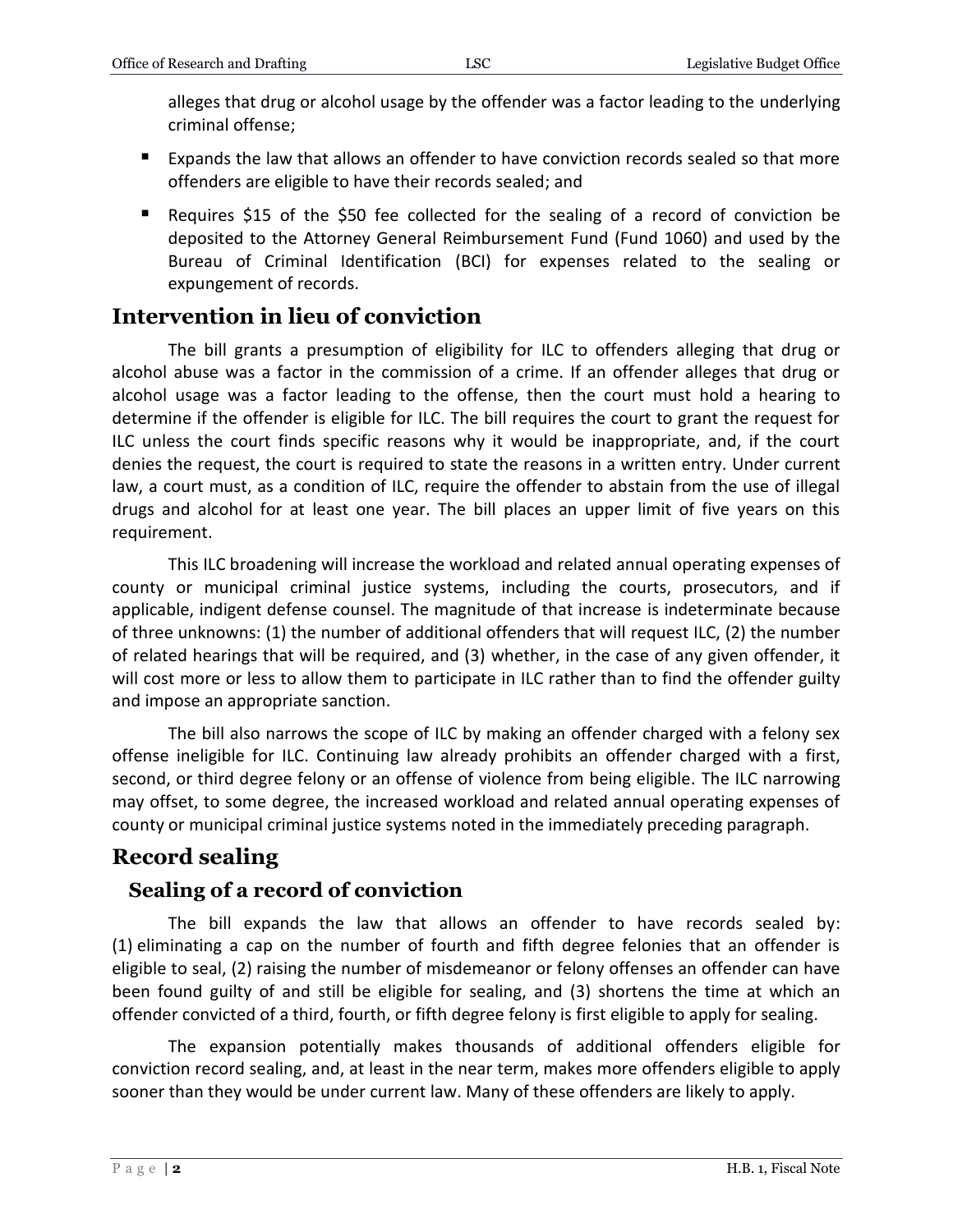When an application to seal a record is filed, the court sets a hearing date and notifies the prosecutor's office. The prosecutor may object to the application by filing a formal objection with the court prior to the hearing date. The court also directs the relevant probation department providing services to that particular county to investigate and submit reports concerning the applicant.

The combined annual cost for the clerks of courts, sentencing courts, prosecutors, and probation departments to perform the required work generated by this provision is indeterminate. For the state's larger more populous urban areas that cost could be significant.

Upon filing an application with a court, the applicant, unless deemed to be indigent, pays a \$50 fee, of which \$30 is forwarded to the state treasury, and \$20 is paid to the county or municipal general fund as appropriate. Thus, under the bill, the state, counties, and municipalities generally are likely to gain, at most, minimal annual revenue.

#### **Sealing of an ILC record**

Under current law, a court may order the sealing of records related to an offense for which a person has successfully completed ILC based on statutes related to records of conviction.<sup>1</sup> The bill modifies the statutes on which record sealing for ILC is based to statutes related to dismissals and nonconvictions.<sup>2</sup> As a result, a person whose records are so sealed is not subject to sanctions for which sealed records of conviction may be eligible under continuing law, such as certain employment and licensing sanctions including automatic license suspension, denial, or revocation for certain professions. This may reduce the workload of certain licensing boards.

### **Attorney General**

#### **Record sealing costs**

Sealing and expungement requests are processed by BCI's Fingerprint Unit. An increase in record sealing requests will lead to additional work for BCI and there is the potential that additional staff may be needed. A job listing for the Fingerprint Examiner position from February 2020 lists the hourly pay range as between \$19.97 and \$26.05, or between \$41,538 and \$54,184 annually based on 40 hours per week. Including retirement contributions (14%), and state contributions to employee health insurance for bargaining unit employees for FY 2019 (\$8,247 single, or \$20,898 family), the range for payroll costs for a single fingerprint examiner can be estimated at between approximately \$50,600 and \$82,688 annually. These costs may be offset somewhat by the bill's requirement for a portion of sealing fees to be used by BCI for expenses related to sealing or expungement as described below.

#### **Attorney General Reimbursement Fund**

The bill requires that, when a person pays the required \$50 fee to apply for the sealing of a record of conviction, \$15 of \$30 deposited into the state treasury is to be credited to the

 $\overline{a}$ 

 $1$  R.C. 2953.31 to 2953.36.

<sup>2</sup> R.C. 2953.51 to 2953.56.